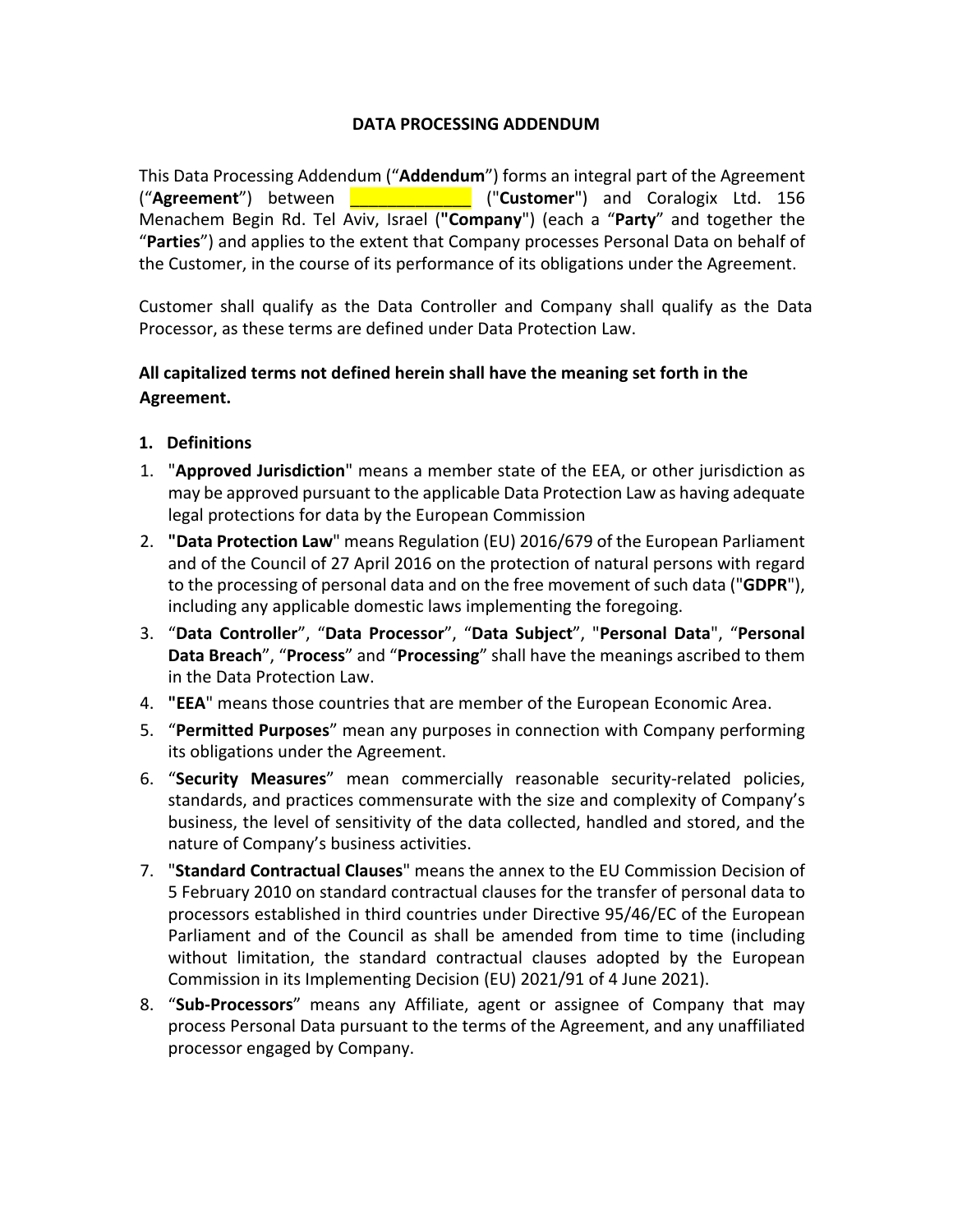## **2. Application of this DPA**

- 1. This DPA will only apply to the extent all of the following conditions are met:
	- a) Company processes Personal Data that is made available by the Customer in connecOon with the Agreement (whether directly by the Customer or indirectly by a third party retained by and operating for the benefit of the Customer);
	- b) Data Protection Laws apply to the processing of Personal Data.
- 2. This DPA will only apply to the services for which the Parties agreed to in the Agreement, which incorporates the DPA by reference.

## **3. Compliance with Laws**

- 1. Each Party shall comply with its respective obligations under the Data Protection Law.
- 2. Company shall provide reasonable cooperation and assistance to Customer in relation to Company's processing of Personal Data in order to allow Customer to comply with its obligations as a Data Controller under the Data Protection Law.
- 3. Company agrees to notify Customer promptly if it becomes unable to comply with the terms of this Addendum and take reasonable and appropriate measures to remedy such non-compliance.
- 4. Throughout the duration of the Addendum, Customer agrees and warrants that:
	- a) Personal Data has been and will continue to be collected, processed and transferred by Customer in accordance with the relevant provisions of the Data Protection Law;
	- b) Customer is solely responsible for determining the lawfulness of the data processing instructions it provides to Company and shall provide Company only instructions that are lawful under Data Protection Law;
	- c) The processing of Personal Data by Company for the Permibed Purposes, as well as any instructions to Company in connection with the processing of the Personal Data ("**Processing Instructions**"), has been and will continue to be carried out in accordance with the relevant provisions of the Data Protection Law; and that
	- d) The Customer has informed Data Subjects of the processing and transfer of Personal Data pursuant to the Addendum and obtained the relevant consents or lawful grounds thereto (including without limitation any consent required in order to comply with the Processing Instructions and the Permitted Purposes.

## **4. Processing Purpose and Instructions**

- 1. The subject-matter of the processing, the nature and purpose of the processing, the type of personal data and categories of data subjects, shall be as set out in the Agreement, or in the attached Appendix, which is incorporated herein by reference.
- 2. The duration of the processing under the Agreement is determined by the Parties, as set out in the Agreement.
- 3. Company shall process Personal Data only for the Permitted Purposes and in accordance with Customer's written Processing Instructions (unless waived in a written requirement), the Agreement and the Data Protection Law, unless Company is otherwise required to do so by law to which it is subject (and in such a case,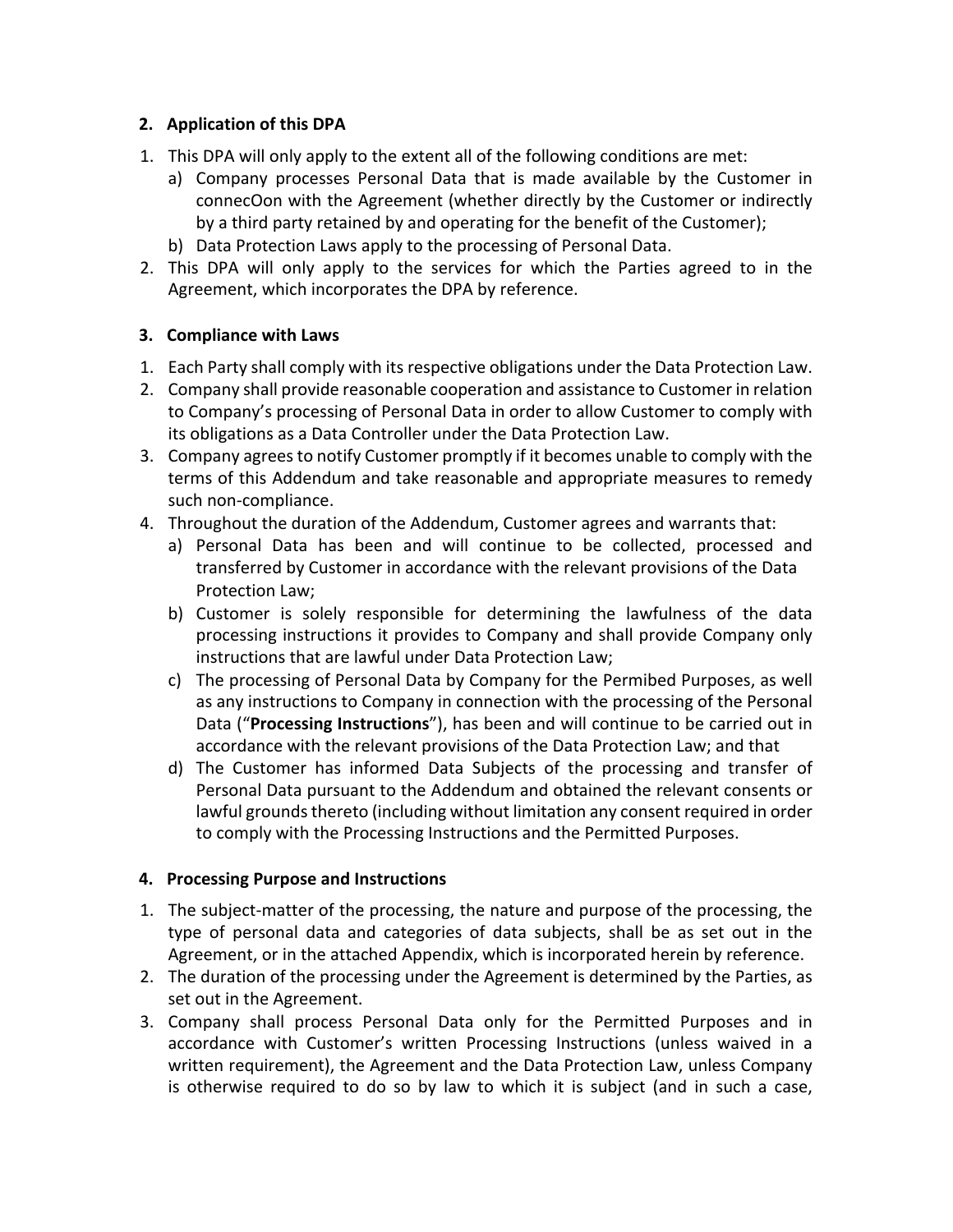Company shall inform Customer of that legal requirement before processing, unless that law prohibits such information on important grounds of public interest).

- 4. To the extent that any Processing Instructions may result in the Processing of any Personal Data outside the scope of the Agreement and/or the Permitted Purposes, then such Processing will require prior written agreement between Company and Customer, which may include any additional fees that may be payable by Customer to Company for carrying out such Processing Instructions. Company shall immediately inform Customer if, in Company's opinion, an instruction is in violation of Data Protection Law.
- 5. Additional instructions of the Customer outside the scope of the Agreement require prior and separate agreement between Customer and Company, including agreement on additional fees (if any) payable to Company for executing such instructions.

## **5. Reasonable Security and Safeguards**

- 1. Company shall use Security Measures (i) to protect the availability, confidentiality, and integrity of any Personal Data collected, accessed or processed by Company in connection with this Agreement, and (ii) to protect such data from Personal Data Breach incidents.
- 2. A summary of Company's Security measures currently in place, is available on Company's website at: https://coralogix.com/security-and-compliance.
- 3. The Security Measures are subject to technical progress and development and Company may update or modify the Security Measures from time to time provided that such updates and modifications do not result in the degradation of the overall security of the services procured by Customer.
- 4. Company shall take reasonable steps to ensure the reliability of its staff and any other person acting under its supervision which has access to and processes Personal Data. Company shall ensure that persons authorized to process Personal Data have committed themselves to confidentiality or are under an appropriate statutory obligation of confidentiality.
- 5. Customer is responsible for performing its obligations under the Agreement in a manner which enables Customer to comply with Data Protection Law, including implementing appropriate technical and organizational measures.

#### **6. Personal Data Breach**

1. Upon becoming aware of a Personal Data Breach, Company will notify Customer without undue delay and will provide information relating to the Personal Data Breach as reasonably requested by Customer. Company will use reasonable endeavors to assist Customer in mitigating, where possible, the adverse effects of any Personal Data Breach.

## **7. Security Assessments and Audits**

**1.** Company audits its compliance with data protection and information security standards on a regular basis. Such audits are conducted by Company's internal audit team or by third party auditors engaged by Company.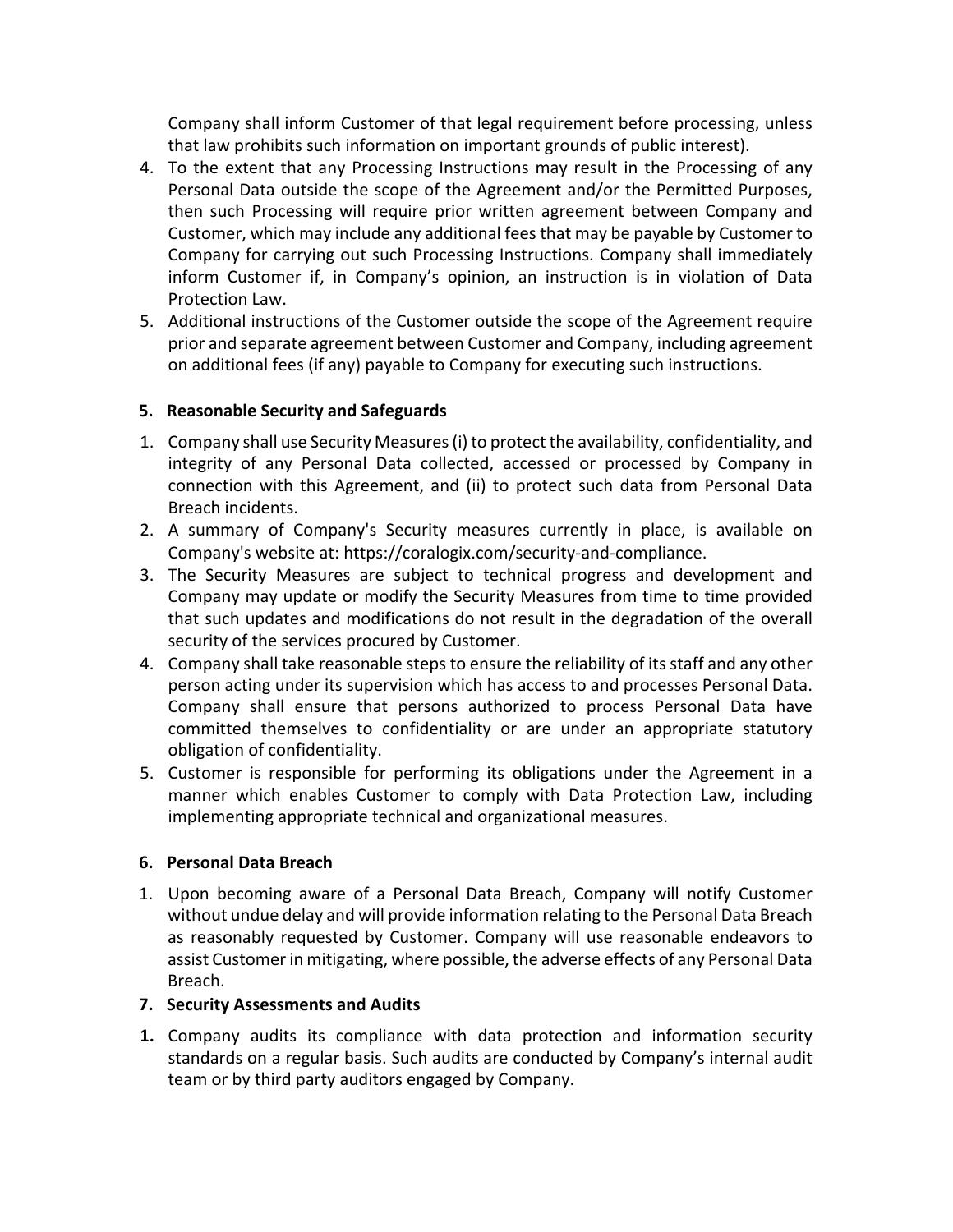**2.** Company shall, upon reasonable and written notice and subject to obligations of confidentiality, allow its data processing procedures and documentation to be inspected, no more than once a year, by Customer (or its designee), at Customer's expense, in order to ascertain compliance with this Addendum. Company shall cooperate in good faith with audit requests by providing access to relevant knowledgeable personnel and documentation.

### **8. Cooperation and Assistance**

- 1. If Company receives any requests from individuals or applicable data protection authorities relating to the processing of Personal Data under the Agreement, including requests from individuals seeking to exercise their rights under EU Data Protection Law, Company will promptly redirect the request to Customer. Company will not respond to such communication directly without Customer's prior authorization, unless legally compelled to do so. If Company is required to respond to such a request, Company will promptly notify Customer and provide Customer with a copy of the request, unless legally prohibited from doing so.
- 2. If Company receives a legally binding request for the disclosure of Personal Data which is subject to this Addendum, Company shall (to the extent legally permitted) notify Customer upon receipt of such order, demand, or request. It is hereby clarified however that if no such response is received from Customer within three (3) business days (or otherwise any shorter period as dictated by the relevant law or authority), Company shall be entitled to provide such information.
- 3. Notwithstanding the foregoing, Company will cooperate with Customer with respect to any action taken by it pursuant to such order, demand or request, including ensuring that confidential treatment will be accorded to such disclosed Personal Data.
- 4. Upon reasonable notice, Company shall:
	- a) Taking into account the nature of the processing, provide reasonable assistance to the Customer by appropriate technical and organizational measures, insofar as this is possible, for the fulfillment of the Customer's obligation to respond to requests for exercising Data Subject's rights, at Customer's expense;
	- b) Provide reasonable assistance to the Customer in ensuring Customer's compliance with its obligation to carry out Data Protection Impact Assessments ("**DPIA**") or prior consultations with data protection authorities with respect to the processing of Personal Data, provided, however, that if such assistance entails material costs or expenses to Company, the parties shall first come to agreement on Customer reimbursing Company for such costs and expenses.

#### **9. Use of Sub-Processors**

1. Customer provides a general authorization to Company to appoint (and permit each Sub-Processor appointed in accordance with this Clause to appoint) Processors and/ or Sub Processors in accordance with this Clause.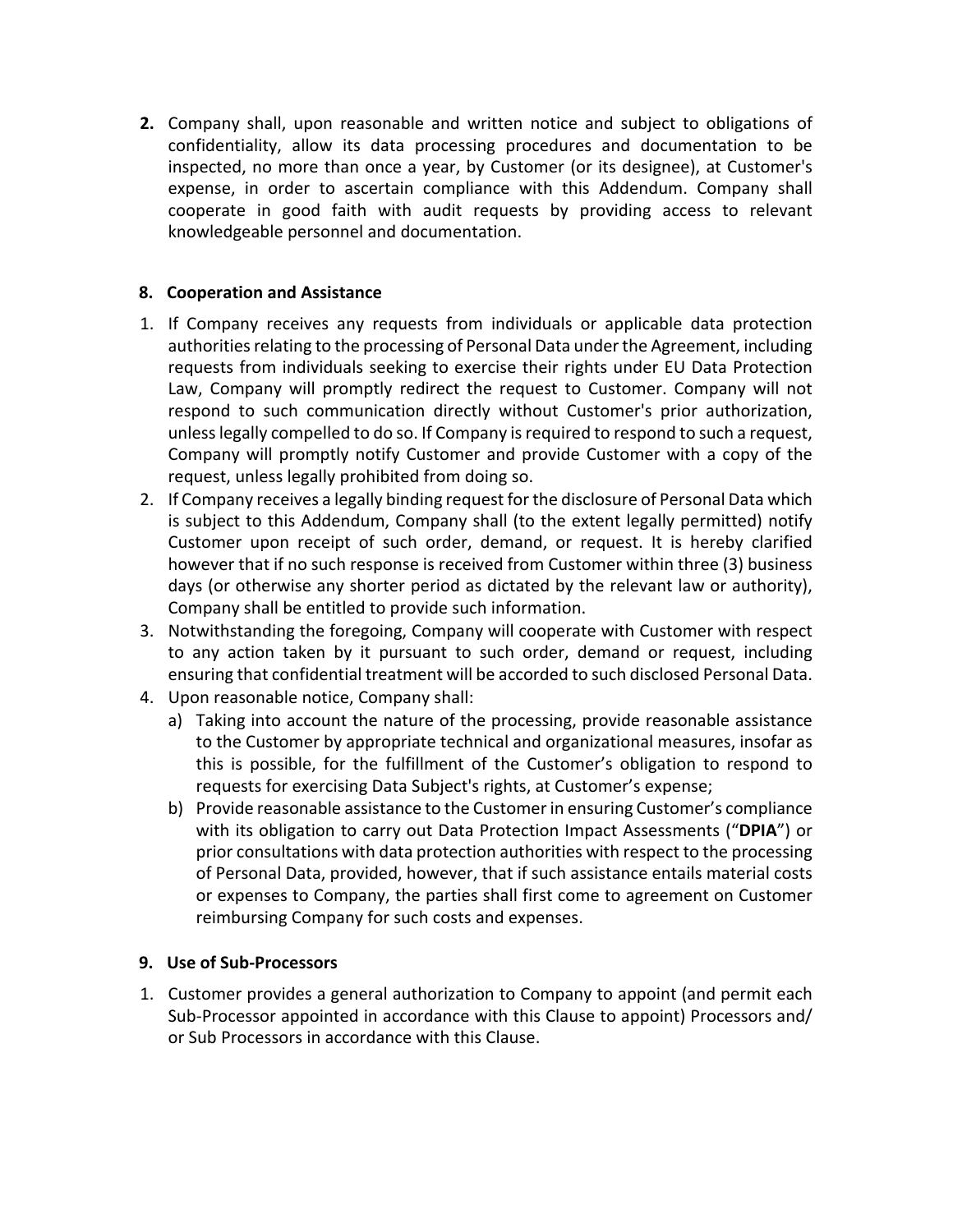- 2. Company may continue to use those Processors and/or Sub Processors already engaged by Company as at the date of this Agreement, subject to Company in each case as soon as practicable meeting the obligations set out in this Clause.
- 3. Company can at any time and without justification appoint a new Processor and/or Sub-Processor provided that Customer is given fifteen (15) days' prior notice and the Customer does not legitimately object to such changes within that timeframe. Legitimate objections must contain reasonable and documented grounds relating to a Processor and/or Sub-Processor's non-compliance with Data Protection Law. If, in Company's reasonable opinion, such objections are legitimate, Company shall either refrain from using such Processor and/or Sub-Processor in the context of the processing of Personal Data or shall notify Customer of its intention to continue to use the Processor and/or Sub-Processor. Where Company notifies Customer of its intention to continue to use the Processor and/or Sub-Processor in these circumstances, Customer may, by providing written notice to Company, terminate the Agreement immediately.
- 4. With respect to each Processor and/or Sub Processor, Company shall ensure that the arrangement between Company and the Processor and/or Sub Processor is governed by a written contract including terms which offer at least the same level of protection as those set out in this Agreement and meet the requirements of article 28(3) of the GDPR;
- 5. Company will be responsible for any acts, errors or omissions by its Sub-Processors, which may cause Company to breach any of its obligations under this Addendum.

## **10. Transfer of EEA resident Personal Data outside the EEA**

- 1. Company allows its Customers to choose between Personal Data storage facilities in the United States, the European Union, India or Singapore. Depending on Customer's choice, and Customer acknowledges that Company may operate and provide services outside the EU, therefore any transfer of EU Data Subjects' Personal Data shall be subject to either of the following: (i) Adequacy Decisions (thereby such transfer shall be deemed a transfer to an Approved Jurisdiction); (ii) exemptions under Article 49 of the GDPR; or (iii) Modules II and Module III of the Standard Contractual Clauses, in which case Company shall be deemed as a "Data Importer" and Customer shall be deemed as a "Data Exporter".
	- a) Where Company is acting as Customer's Processor, Module II of the Standard Contractual Clauses shall apply.
	- b) Where Company is acting as Customer's Sub-processor, Module III of the Standard Contractual Clauses shall apply.
	- c) The Appendix to the Addendum stipulated below shall apply to Module II (Data Controller to Data Processor transfer) and Module III (Data Processor to Data Processor transfer).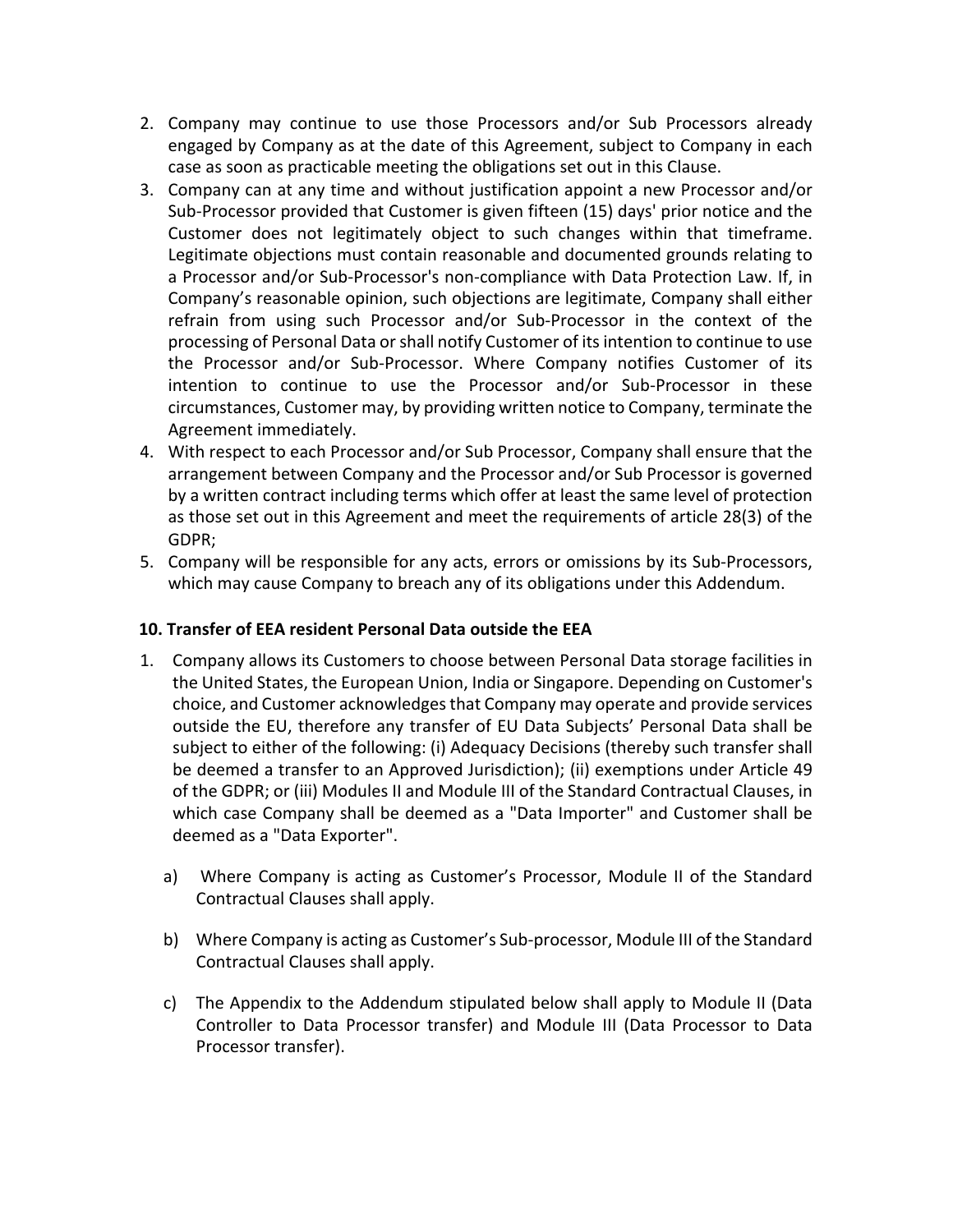- 2. If Company engages a Sub-Processor, in accordance with Section 9, for carrying out specific processing activities (on behalf of Customer), Company and the Sub-Processor shall ensure compliance with GDPR Chapter V by using the Standard Contractual Clauses. In such event, Company shall be deemed as the Data Exporter and the Sub-Processor shall be deemed as the Data Importer. For the purposes of such engagement, Company and the Sub-Processor will enter into Module III of the Standard Contractual Clauses.
- 3. Specifically, EU-US Transfers: Following Schrems II, Case No. C-311/18, and related guidance from supervisory authorities, the parties acknowledge that supplemental measures may be needed with respect to EU-U.S. data transfers where Personal Data may be Processed in the US. The parties acknowledge and warrant that Company's EU operations involve merely ordinary commercial services, and any EU-U.S. transfers of Personal Data contemplated by this DPA involve ordinary commercial information, which is not the type of data that is of interest to, or generally subject to, surveillance by U.S. intelligence agencies. Accordingly, Company acknowledges that it will not provide access to Data Subject Personal Data to any US government or intelligence agency, except where, following consultancy with its legal advisors, it is necessary under the US law or a valid and binding order of a government authority (such as pursuant to a court order). In any such case, Company will attempt to redirect the law enforcement agency to request the data directly from Customer. Unless Company is legally prohibited from doing so, in any such case Company will: (1) promptly give Customer and Data Subject in subject a written notice of such demand in order to allow Customer to seek recourse or other appropriate remedy to adequately protect the privacy of the Personal Data; and (2) in any event, provide access only to such Personal Data as is strictly required by the relevant law or binding order (having used reasonable efforts to minimize and limit the scope of any such access), as determined solely by Company's legal advisors.

#### **11. Data Retention and Destruction**

- 1. Company will only retain Personal Data for the duration of the Agreement or as required to perform its obligations under the Agreement. Following expiration or termination of the Agreement, Company will delete or return to Customer all Personal Data in its possession as provided in the Agreement, except to the extent Company is required under applicable laws to retain the Personal Data or for the establishment or exercise of legal claims. The terms of this Addendum will continue to apply to such Personal Data.
- 2. Notwithstanding the foregoing, Company shall be entitled to maintain Personal Data following the termination of the Agreement for statistical and/or financial purposes provided that Company maintains such Personal Data on an aggregated basis or otherwise after having removed all personally identifiable attributes from such Personal data.
- 3. Company shall be entitled to retain Personal Data solely in an aggregated and anonymized form, for whatever purpose.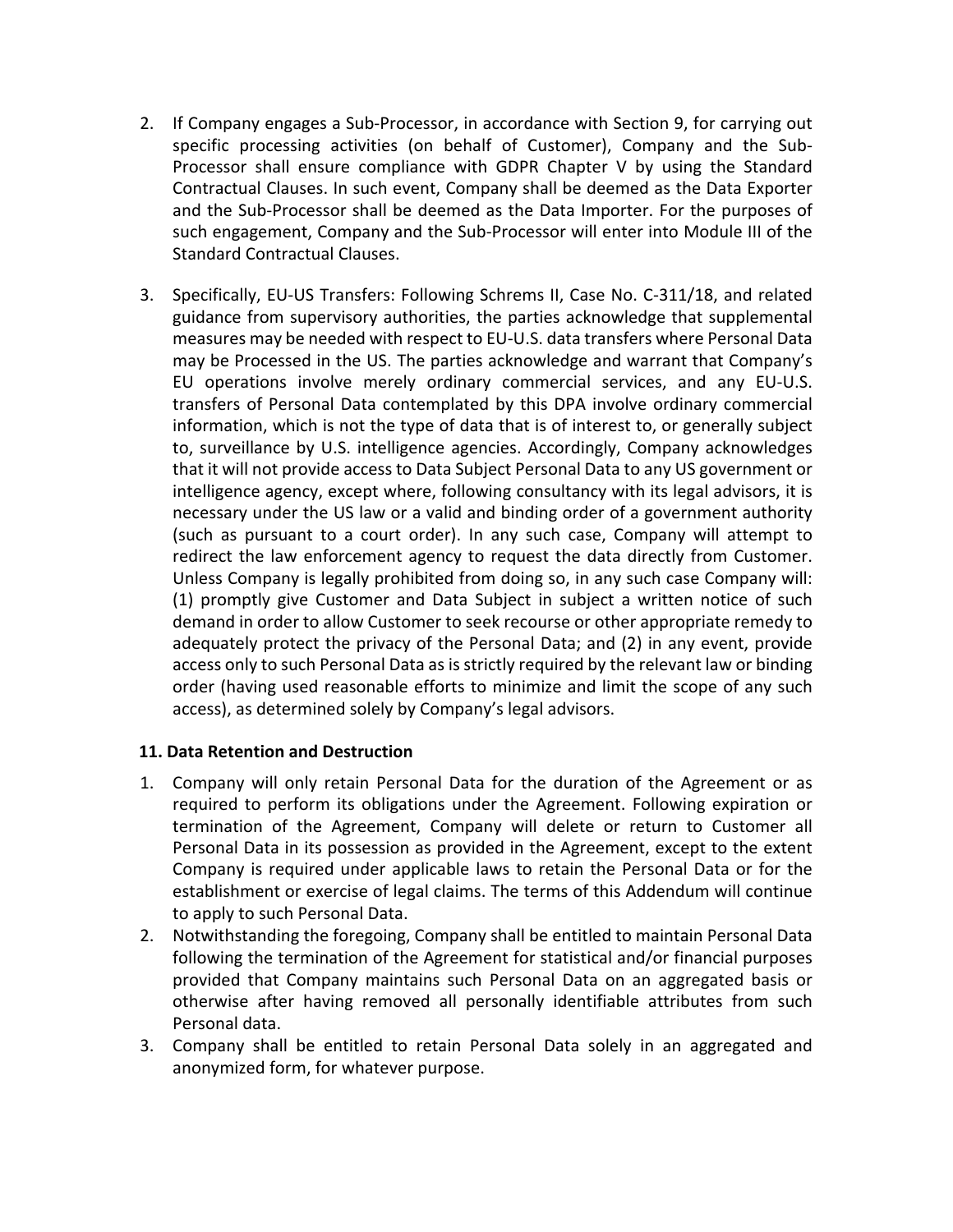#### **12. General**

- 1. Any claims brought under this Addendum will be subject to the terms and conditions of the Agreement, including the exclusions and limitations set forth in the Agreement.
- 2. In the event of a conflict between the Agreement (or any document referred to therein) and this Addendum, the provisions of this Addendum shall prevail.
- 3. Company may change this Addendum if the change is required to comply with Data Protection Law, a court order or guidance issued by a governmental regulator or agency, provided that such change does not: (i) seek to alter the categorization of the Company as the Data Processor; (ii) expand the scope of, or remove any restrictions on, either Party's rights to use or otherwise process Personal Data; or (iii) have a material adverse impact on Customer, as reasonably determined by Company. If Company intends to change this Addendum under this section, and such change will have a material adverse impact on Customer, as reasonably determined by Company, then Company will use commercially reasonable efforts to inform Customer at least 30 days (or such shorter period as may be required to comply with applicable law, applicable regulation, a court order or guidance issued by a governmental regulator or agency) before the change will take effect.

By signature, the Parties acknowledge that they have read and understood the terms of this DPA and agree to be legally bound by it:

| <b>CUSTOMER</b>   |       | <b>COMPANY</b>              |  |
|-------------------|-------|-----------------------------|--|
| Signature         |       | Signature $\sqrt{h}$ ssared |  |
| <b>Print Name</b> |       | Print Name Ariel Assaraf    |  |
| Title             | Title | CEO                         |  |
| Date              | Date  | 01/07/2021                  |  |